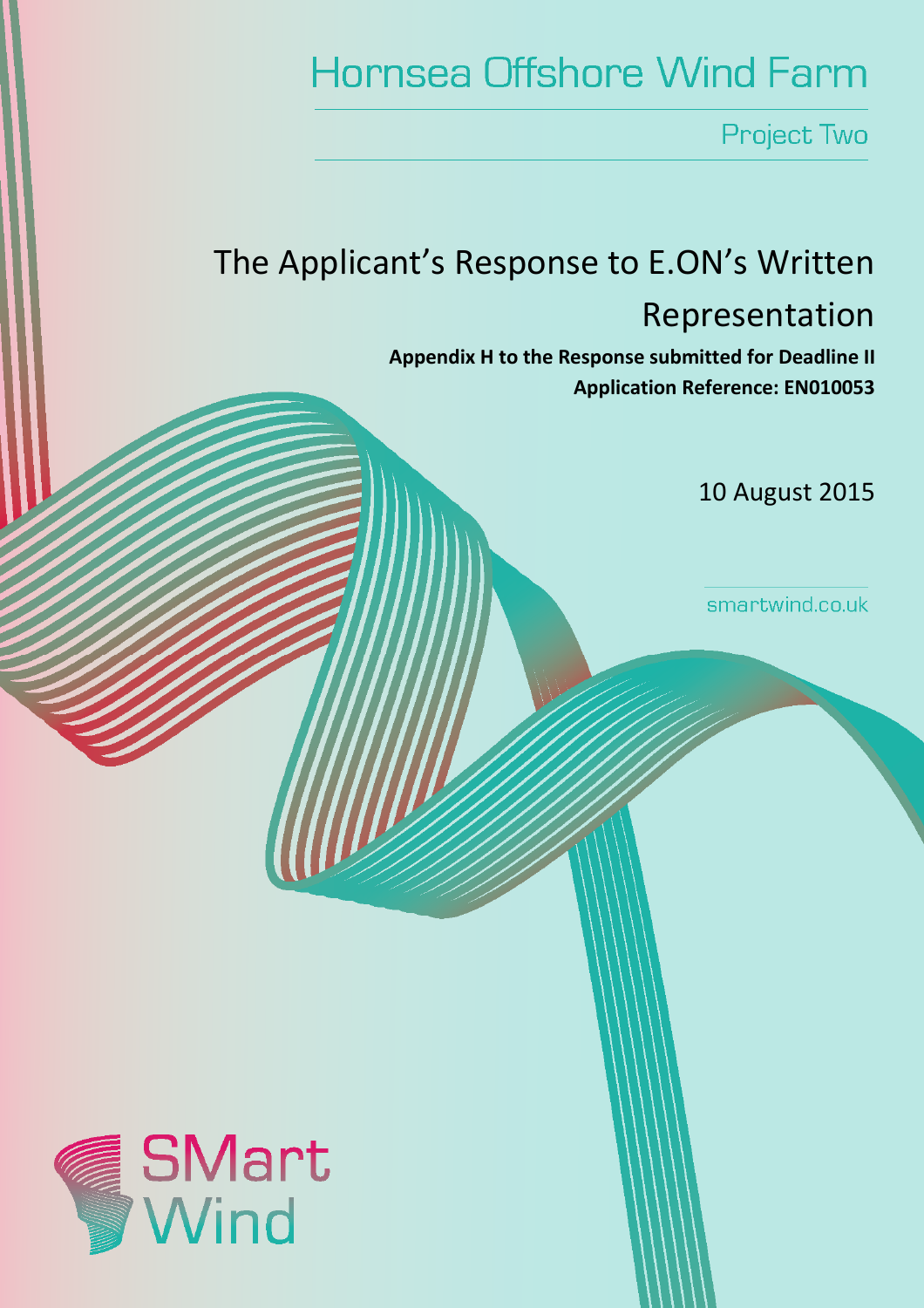# **Appendix H - The Applicant's Response to E.ON's Written Representation**

## E.ON E&P (UK) Ltd

#### Section 1 – Executive Summary:

- 1. The Applicant notes E.ON E&P's concerns regarding the interaction of the construction and operation of the Project and the proposed development of E.ON E&P's interests in Block 48/3. The Applicant notes that E.ON E&P's interests are at an early stage in development, and E.ON E&P within their written representation, has presented new information with regard to a potential range of development scenarios. The Applicant notes that Block 48/3 has been offered to E.ON in the  $2^{nd}$  tranche of the  $28<sup>th</sup>$  licence round on 27 July 2015. The Applicant advises that the Zone Development Agreement (ZDA) for the Hornsea Zone was awarded in 2009 with the Project's AfL granted in 2013 and that E.ON's application for the Licence for Block 48/3 was made subsequently in the knowledge of this AfL and the purpose of its granting for a wind farm development.
- 2. The Applicant notes that whilst E.ON have highlighted the theoretical potential for a conflict between the Project and their future operations in this area, given the very early stage of development for E.ONs future proposals it is:
	- I. Not clear what operations E.ON would progress in the area of overlap between Licence Block 48/3 and The Project; and
	- II. In the event that a physical overlap of the Project's AfL area is required, there is a mechanism separate from the DCO process to deal with this, as explained below.
- 3. In the event that there is a direct physical overlap between E.ON E&P's future development interests in Block 48/3 and the Project, the Applicant notes that there are existing provisions in place to regulate such overlap. Under the terms of Crown Estate offshore renewable leases and AfLs (including the Project's AfL), The Crown Estate may determine the lease or agreement for lease in whole or in part, following a request from the Secretary of State, for the purposes of allowing an oil or gas development to proceed. However, as set out in a Ministerial Statement to Parliament on this subject on 12 July 2011 and repeated in DECC guidance (Oil and Gas Clauses in Crown Estate leases – June 2014) (see Appendices M and N of the Applicant's response to Deadline II), the Secretary of State will only make such a request after appropriate compensation has been paid by the oil and gas developer to the affected offshore renewable developer, or after a binding agreement has been entered into with an oil or gas developer to pay such compensation.
- 4. The Applicant therefore considers that there are existing procedural mechanisms in place to regulate any potential interaction between the Project and E.ON E&P's future interests once they become known in the absence of a private, commercial agreement between the parties. It remains the Applicant's intention to reach such a private agreement with E.ON; however, as noted above and in the Applicant's response to E.ON's relevant representation (Appendix CC of the First Response), the Applicant does not consider it possible to reach such an agreement until the substantive detail of E.ON's prospect/interests are known, which will likely follow post consent of the DCO.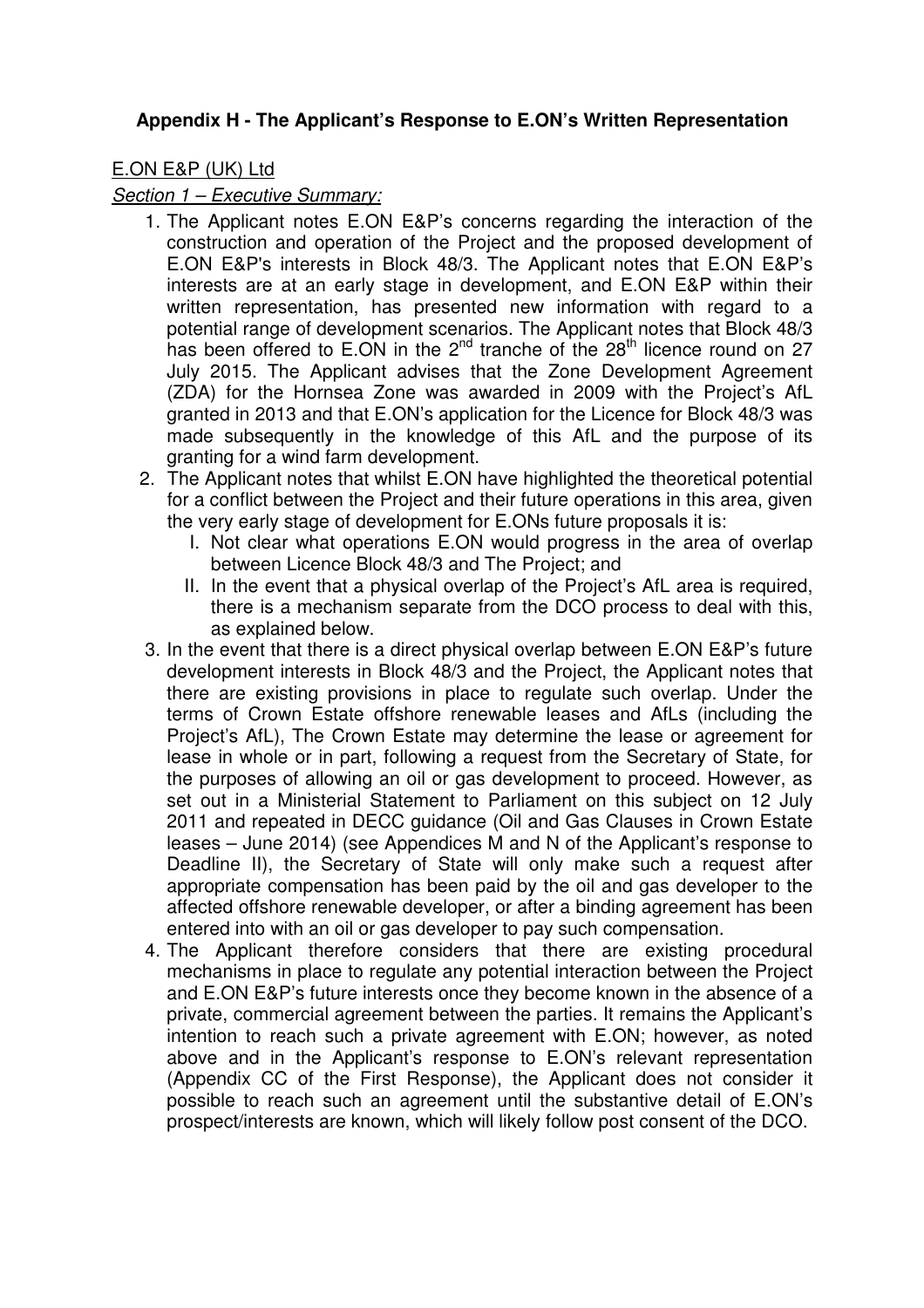- 5. The Applicant also notes that E.ON E&P has raised concerns with regard to their already operational assets, including the Babbage platform and pipeline interests, which have the potential to be impacted by the Project.
- 6. Each of E.ON E&P's concerns are discussed in more detail below in the context of their Written Representation and are summarised below:
	- a. The Applicant notes that E.ON E&Ps known future activities in Block 48/3 which has been supplied to the Applicant during preapplication consultation, have been assessed in the ES (see paragraph 11.6.91, 11.6.103, 11.6.202, 11.6.213 of Volume 2, Chapter 11: Infrastructure and Other Users of the ES (Doc ref No 7.2.11) for which there will be no significant effects from the Project (see paragraphs 11.6.102, 11.6.116, 11.6.212, 11.6.219 of Volume 2, Chapter 11 of the ES).
	- b. The Applicant notes that the information provided by E.ON E&P with regard to further potential development within Block 48/3 of the Joly, Newton Deep and Dodgson prospects, or further unknown prospects, is new information that was not previously supplied to the Applicant during pre- or post-application consultation. As details with regard to the requirement for, location of, and timing of these proposals are still not known, the Applicant is unable to assess the impact of the Project on E.ON E&P's future proposals at this time.
	- c. The Applicant has responded within Appendix CC of the First Response with regard to E.ON E&P's present operational activity including; flights to the Babbage platform and displacement of oil and gas service vessels (see table heading: Access and logistics – aviation: Helicopter and vessel access to the Babbage platform, page 2 of Appendix CC of the First Response); and the requirement for pipeline crossing/proximity agreements (see table heading: Pipelines – Existing, page 8 of Appendix CC of the First Response).

## Section 2: Basis for Decision

- 7. The Applicant notes that the development programme provided within Figure 2.1: Block 48/3 Development Schedule of E.ON E&P's Written Representation, identifies that the potential extent of overlap between E.ON E&P's interests within Block 48/3 and the Project will not be known for at least 1.5 years from the start of their seismic survey, because of the requirement to conduct and interpret seismic data and drill and test the first exploration well (with regard to the Newton development) and a further two years for each subsequent prospect.
- 8. The Applicant notes that pre-application consultation between both parties has taken place to understand present and future known overlap of the Project and E.ON E&P's interests (Consultation Report (Doc ref No 2.1)). The pre-application consultation was used to inform the Environmental Impact Assessment (EIA) presented within Volume 2, Chapter 11: Infrastructure and Other Users of the ES (Doc ref No 7.2.11) and it is concluded that there will be no significant effects arising from the development of the Project in isolation during the construction, operation and maintenance, or decommissioning phases of E.ON E&P's present and future known interests (see paragraph 11.10.2 of Volume 2, Chapter 11 of the ES).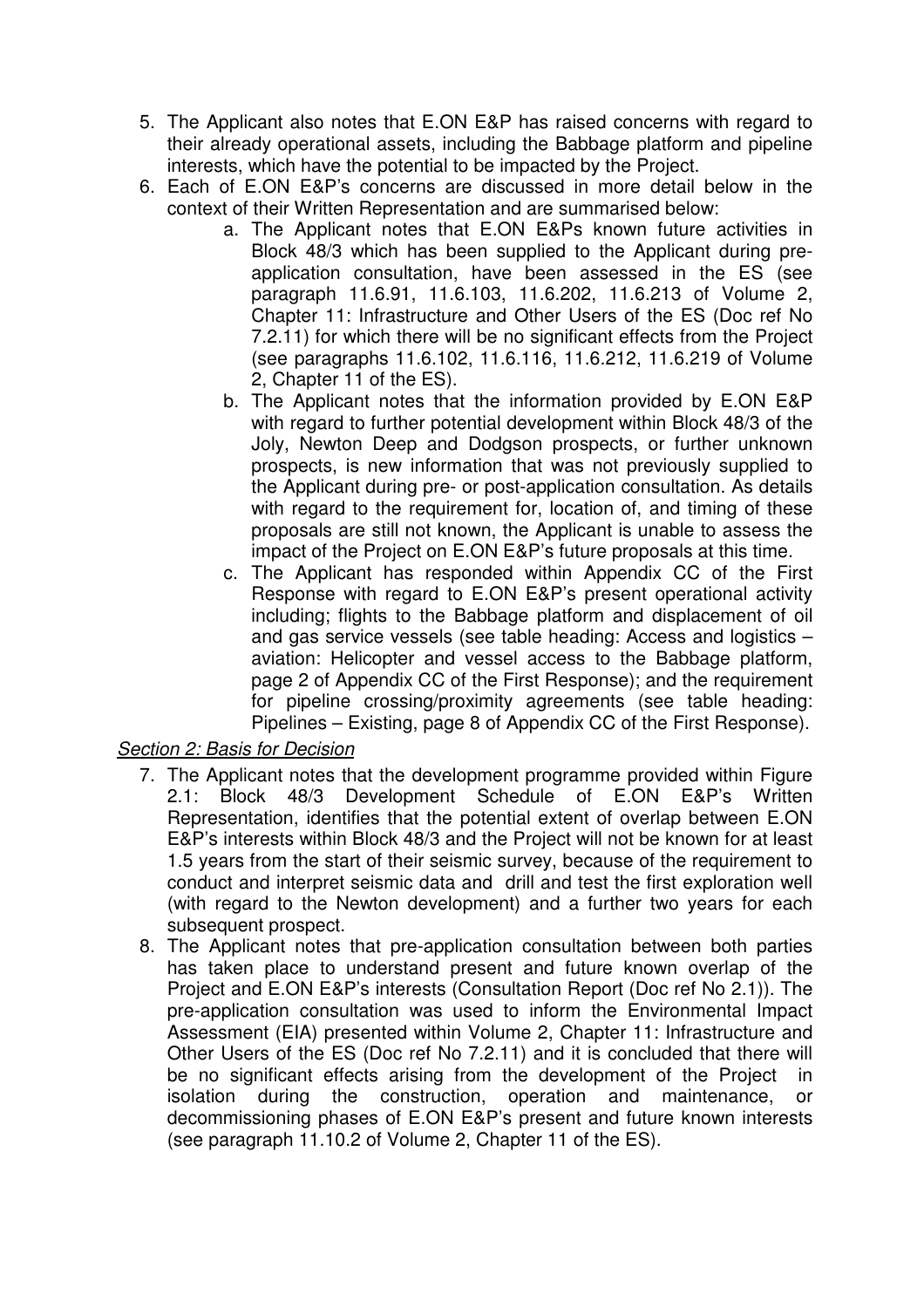### Section 2.1 & 2.2: Block 48/3 Development and Newton Prospect Description and Technical Evaluation

- 9. The Applicant notes that the programme for seismic data acquisition required for the Newton prospect presented in Figure 2.1 of E.ON E&P's written representation will not overlap with the construction period for the Project. The earliest start date for offshore construction is the start of 2018 as provided in Figure 3.42 of Volume 1, Chapter 3: Project Description of the ES (Doc Ref 7.1.3). The Applicant therefore notes that the assessment presented within the ES (see paragraph 11.6.102 of Volume 2, Chapter 11), which concluded that the effects on future seismic data acquisition will be of minor adverse significance (which is not significant in EIA terms), remains valid. The Applicant notes that the programme for the exploration well required for the Newton prospect presented in Figure 2.1 of E.ON E&P's Written Representation may not overlap with the construction of the Project and if it were to overlap, the Applicant would intend to consult with E.ON to establish if construction schedules in that specific area can be modified to enable coexistence. The Applicant therefore notes that the assessment presented within the ES (see paragraph 11.6.116 of Volume 2, Chapter 11), which concluded that the effects on future exploration drilling in Block 48/3 will be of minor adverse significance (which is not significant in EIA terms), remains valid.
- 10. The Applicant notes that the future development of the Newton prospect is both unknown at this stage and subject to further approval in the form of a Full Field Development Plan to be submitted by E.ON and approved by the Secretary of State. The Applicant is therefore, unable to assess the impact of the Project on E.ON E&P's future unknown proposals at this time.

# Section 2.3 – Additional Reserves in Block 48/3

- 11. The Applicant notes that the information provided by E.ON E&P with regard to further potential development of the Joly, Newton Deep and Dodgson prospects in Block 48/3 is new information that was not previously supplied to the Applicant during pre-application or post-application consultation.
- 12. As noted in Figure 2.1 of E.ON E&P's written representation, there is the potential that the seismic data acquisition and exploration well for the first of these prospect's which may be chosen to go forward, may not overlap with the construction of the Project. However, the Applicant notes that subsequent development of this prospect, or the other two prospects, is both unknown at this stage and subject to further approval in the form of a Full Field Development Plan to be submitted by E.ON for approval by the Secretary of State. The Applicant is unable to assess the impact of the Project on E.ON E&P's future unknown proposals at this time.

# Section 2.4 – Additional Reserves in Block 48/3

- 13. The Applicant notes that information with regard to the exploration and development of any further undefined leads within Block 48/3 is both unknown at this stage and subject to further approval by the Secretary of State. The Applicant is unable to assess the impact of the Project on E.ON E&P's future proposals at this time.
- 14. In the event that there is a direct physical overlap between E.ON E&P's development interests and the Project in the future, the Applicant is aware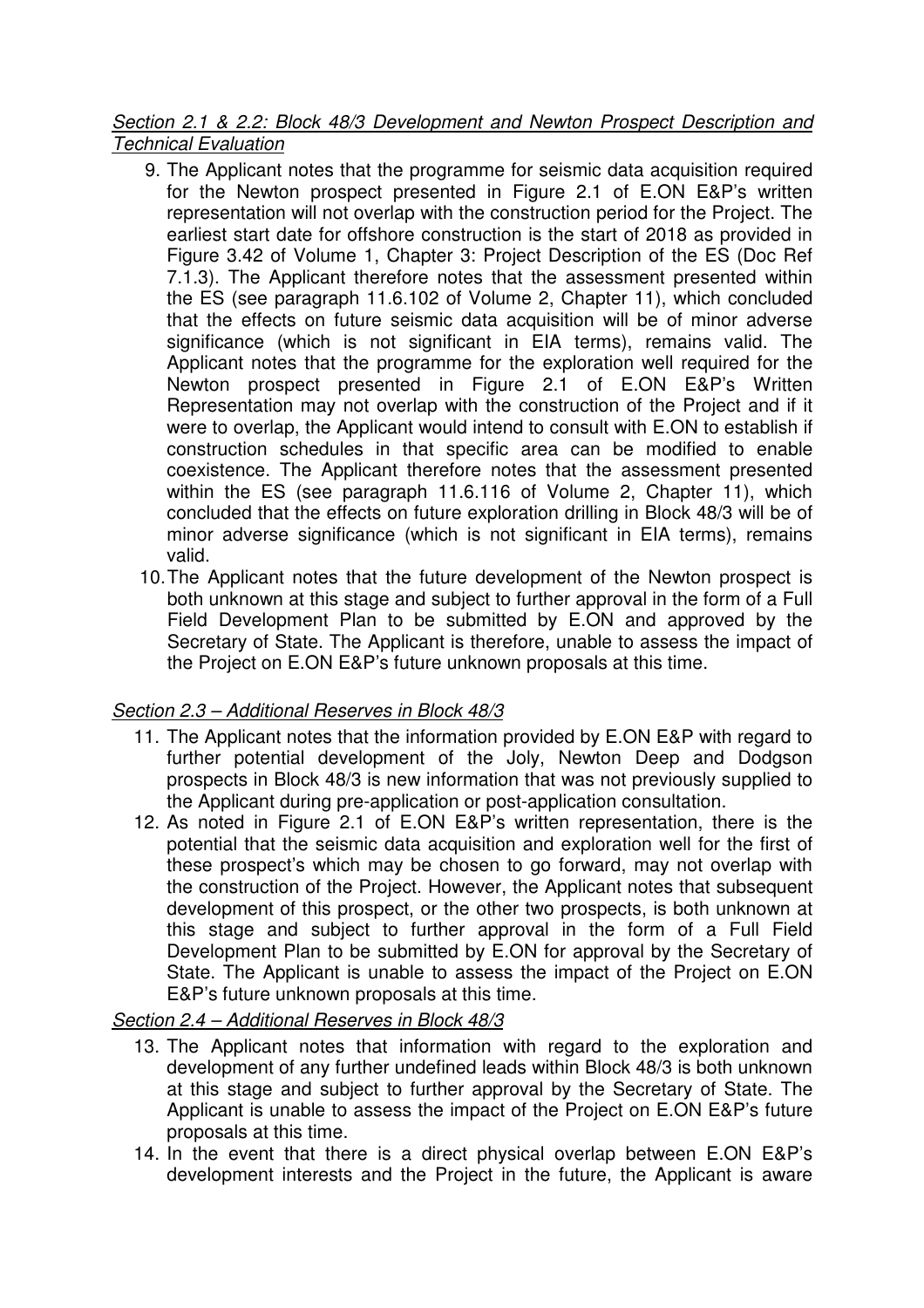that, as detailed above, there is a mechanism in place to deal with this if this is considered necessary at that time.

## Section 3.1 – Failure of Provision

15. The Applicant notes that the issues identified in section 3.1 are detailed in the subsequent sections.

## Section 3.2 – Access/Logistics

- 16. The Applicant has responded with regard to helicopter access to proposed platforms within Block 48/3 (see table heading: Access and logistics – aviation: Helicopter approaches to potential future development in Block 48/3, page 1 of Appendix CC of the First Response).
- 17. The Applicant has responded with regard to transit times of helicopters and water vessels to the Babbage Platform and future platforms within Block 48/3 (see table heading Access and logistics – aviation: Helicopter and vessel access to the Babbage platform, page 2 of Appendix CC of the First Response).
- 18. The Applicant has responded with regard to the Shipping Hazard Assessment (see table heading Access and logistics – shipping: Shipping Hazard Assessment page 3 of Appendix CC of the First Response).
- 19. The Applicant has responded with regard to aviation safety risk (see table heading: Access and logistics – aviation: Additional Helicopter Flights to Subzone 2, page 3 of the Appendix CC of the First Response).
- 20. The Applicant also notes the CAA's response to Deadline I, advises that the airspace surrounding the Project is generally Class G and therefore not under any form of Air Traffic Control; however, the Area falls under the coverage and airspace management of the Air Navigation Service Provider Anglia Radar who provide a Deconfliction Service, Traffic Service, Basic Service and Alerting Service. These services are available to helicopters operating in support to the offshore oil and gas industry and to civil and military aircraft transiting the area at and below FL 65.
- 21. The Applicant has responded with regard to collision risk (see table heading Access and logistics – shipping: Increase in traffic movement concurrent with activity in Block 48/3, page 4 of Appendix CC of the First Response). The Applicant also notes that MCA agree with the Shipping and Navigation assessment undertaken in the ES (see sections 3.5, 3.8 and 3.9 of Appendix PP of the First Response).

## Section 3.3 – Seismic Surveys and Drilling

22. The Applicant has responded with regard to seismic data acquisition in Block 48/3 (see table heading Seismic Survey, page 4 of Appendix C of the First Response). As noted above, the timing of the seismic data acquisition for the Newton prospect, as presented in Figure 2.1 of E.ON E&P's written representation, would proceed ahead of the construction of the Project and so there would be no overlap. Seismic activity in Block 48/3 has been discussed between E.ON E&P and the Applicant during pre-application consultation (Consultation Report). During the pre-application consultation, E.ON E&P advised the Applicant that Ocean Bottom Cables (OBC) or Ocean Bottom Nodes (OBN) or similar techniques are available for seismic data collection in areas where turbines have been constructed. On Bottom Modules, as noted in E.ON E&P written representation, were not discussed during pre-application consultation but are assumed by the Applicant to be a similar technique.